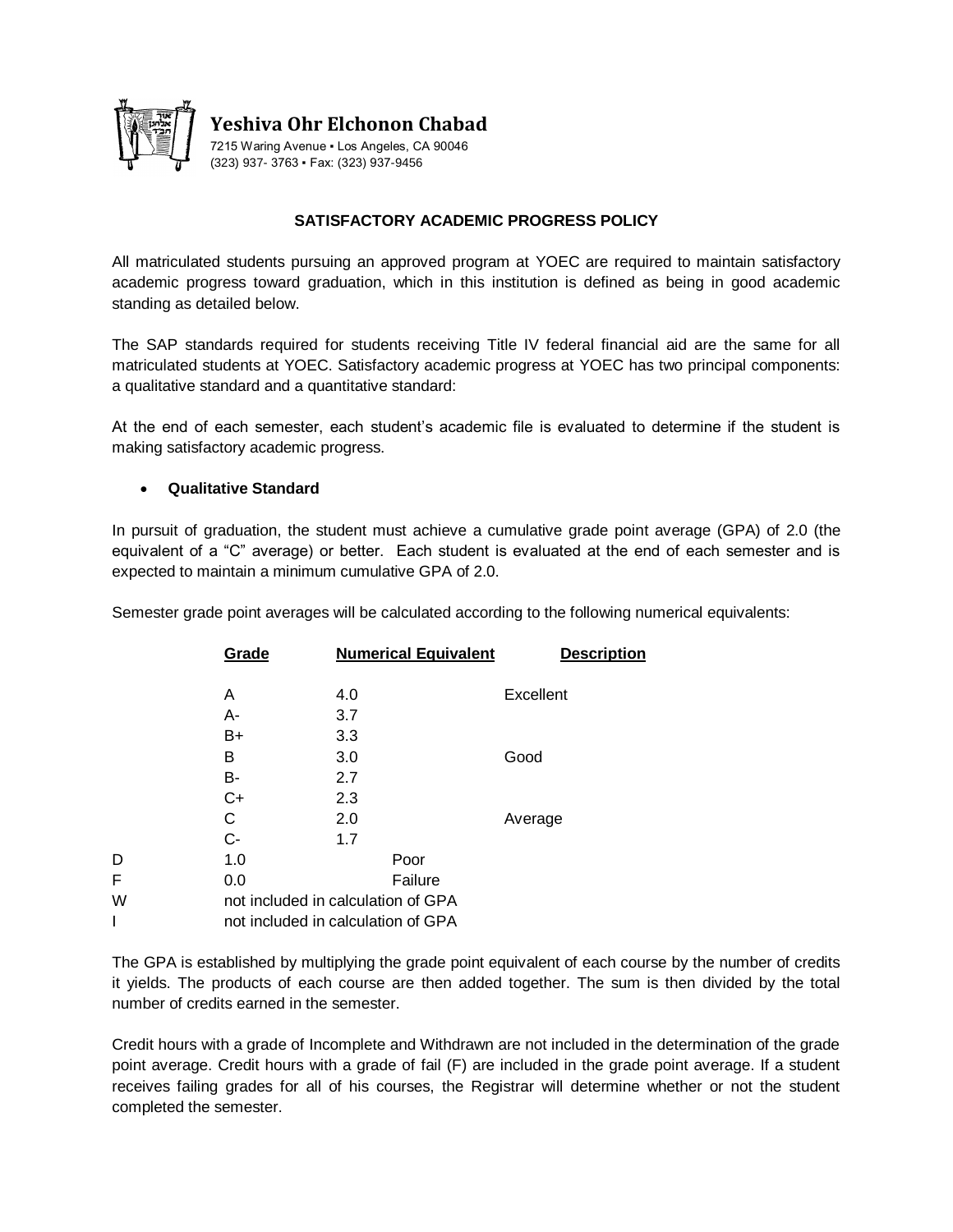## **Quantitative Standard**

## **Maximum Timeframe**

Students must make sufficient progress through the academic program to complete the 120 credit program with a maximum attempted credits ceiling of 179 credits, which is 150% of the published length of the program.

## **Pace of Completion**

A student must earn 67% of his cumulative attempted credits. Every semester, each student is evaluated to see if he has successfully earned 67% of his cumulative attempted credits. The student's cumulative earned credits are divided by the student's cumulative attempted credits to determine if the student is progressing through the 120 credit academic program at a pace sufficient to complete the program within the maximum time frame. If the number of credits earned divided by the number of credits attempted is 67% or greater, he is determined to be making satisfactory progress.

### *WARNING*

If a student falls below the SAP standards, he will be notified that he is being given a warning period which will last one semester. The student will also be notified that he has the option of appealing his lack of satisfactory academic progress at any point. During the warning period, a designated faculty member may counsel the student and assist the student to improve his performance. The student may be provided with various student services that might include tutoring, scheduling accommodation, or other academic assistance. If, after this warning period SAP standards are still not met, he will be subject to academic discipline which may include expulsion or suspension from the institution.

## *Federal Financial Aid Warning*

For continued eligibility for federal financial aid programs, if a student falls below the satisfactory progress standards, he will be given a period of financial aid warning during which time he maintains federal financial aid eligibility. The warning period will last for one semester. During the federal financial aid warning period, the student will receive the counseling described above. If, after this federal financial aid warning period, satisfactory progress standards are still not met, the student will be notified that he will no longer be eligible for financial aid. The student will also be notified that he has the option of appealing his lack of satisfactory academic progress in order to be granted a probationary period.

## *APPEALS PROCESS, MITIGATING CIRCUMSTANCES*

A student may appeal the institution's determination that he is not making satisfactory academic progress. Basis for appeal include the death of a relative, an injury or illness of the student, or other special circumstances. The student must submit the appeal in writing to the administrative office. In the appeal, the student must describe why he failed to make satisfactory academic progress, and what has changed in his situation that will allow him to demonstrate satisfactory academic progress at the next evaluation. The senior faculty member will consider all information provided by the student and will consult with faculty members, as appropriate. If it is determined that the appeal should be accepted, then the senior faculty member will determine whether or not the student will be able to meet the standard SAP requirements of the institution by the end of a one semester probationary period. If it is determined that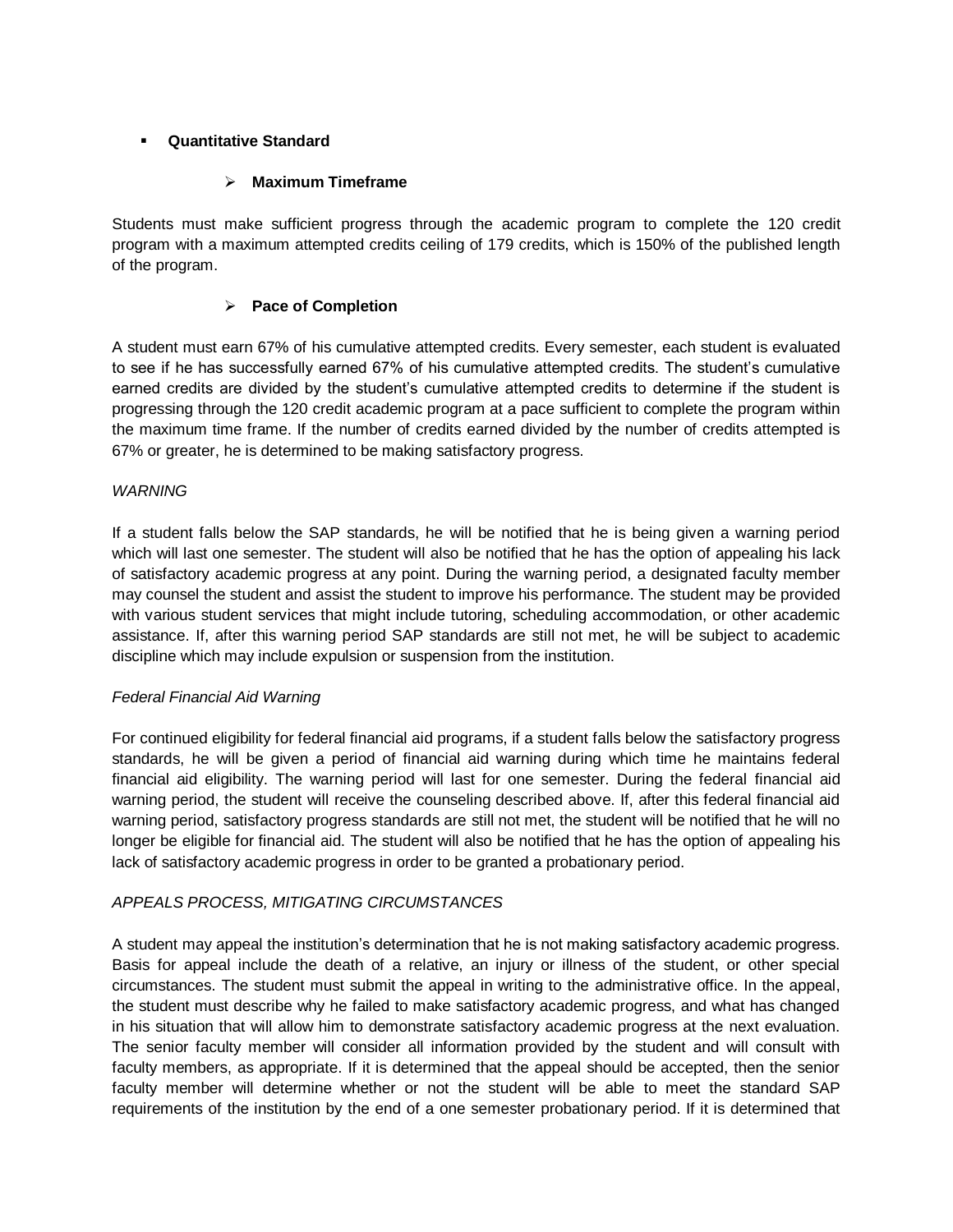the student will be able to meet the standard SAP requirements after the probationary period, the student will be placed on academic probation as described below. If it is determined that the student will be able to meet the standard SAP requirements of the institution by the end of the probationary period with a customized study plan, then the student will be placed on academic probation with a study plan, as described below.

If the appeal is accepted, the student will be granted a semester of academic probation or academic probation with a study plan, as described below. If the appeal is not accepted, the student will be subject to academic discipline, which may include expulsion or suspension from the institution. He will also be ineligible for federal financial aid until he reestablishes eligibility as described below in the section entitled "Reinstatement." The final decision (denial of appeal, academic probation, or academic probation with a study plan) will be conveyed to the student in writing.

## *ACADEMIC PROBATION*

If it is determined that the student will be able to meet the standard SAP requirements after the probationary period, the student will be placed on academic probation. The period of academic probation is one semester during which the student has the opportunity to attempt to meet the SAP standards of the institution. The student can request counseling to assist him to improve his performance. In addition, the student may request to be provided with various student services that might include tutoring, scheduling accommodation, or other academic assistance.

# *ACADEMIC PROBATION WITH A STUDY PLAN*

For a student on academic probation with a study plan, a senior faculty member will develop a study plan in conjunction with the student and other faculty, as needed. The study plan will include a customized plan for the SAP standards (as well as other academic provisions to assist the student in meeting those standards) that ensures that the student is able to meet the school's satisfactory progress standards by a specific time, though an academic plan could take the student all the way through successful program completion.

## *REEVALUATION AFTER A PROBATIONARY PERIOD*

At the end of the probationary period, the student's satisfactory academic progress will be reevaluated. If the student is now meeting the standard SAP requirements of the institution, or is meeting the SAP standards of his study plan, he will be considered as meeting satisfactory academic progress. If, after the period of probation, the student's academic performance still fails to meet the academic progress standards of the institution, or the provisions of his study plan, he will be subject to academic discipline which may include expulsion or suspension from the institution, and he will be ineligible to receive Title IV federal financial aid.

## *REINSTATEMENT FOR FEDERAL FINANCIAL AID*

A student who became ineligible for federal financial aid because he was not meeting satisfactory academic progress standards, has the opportunity to reestablish eligibility. Eligibility is reestablished by meeting institutional SAP standards. The financial aid office will receive notification of each student's status at the start of each semester, and the student will be notified that he may once again receive aid from the Title IV programs.